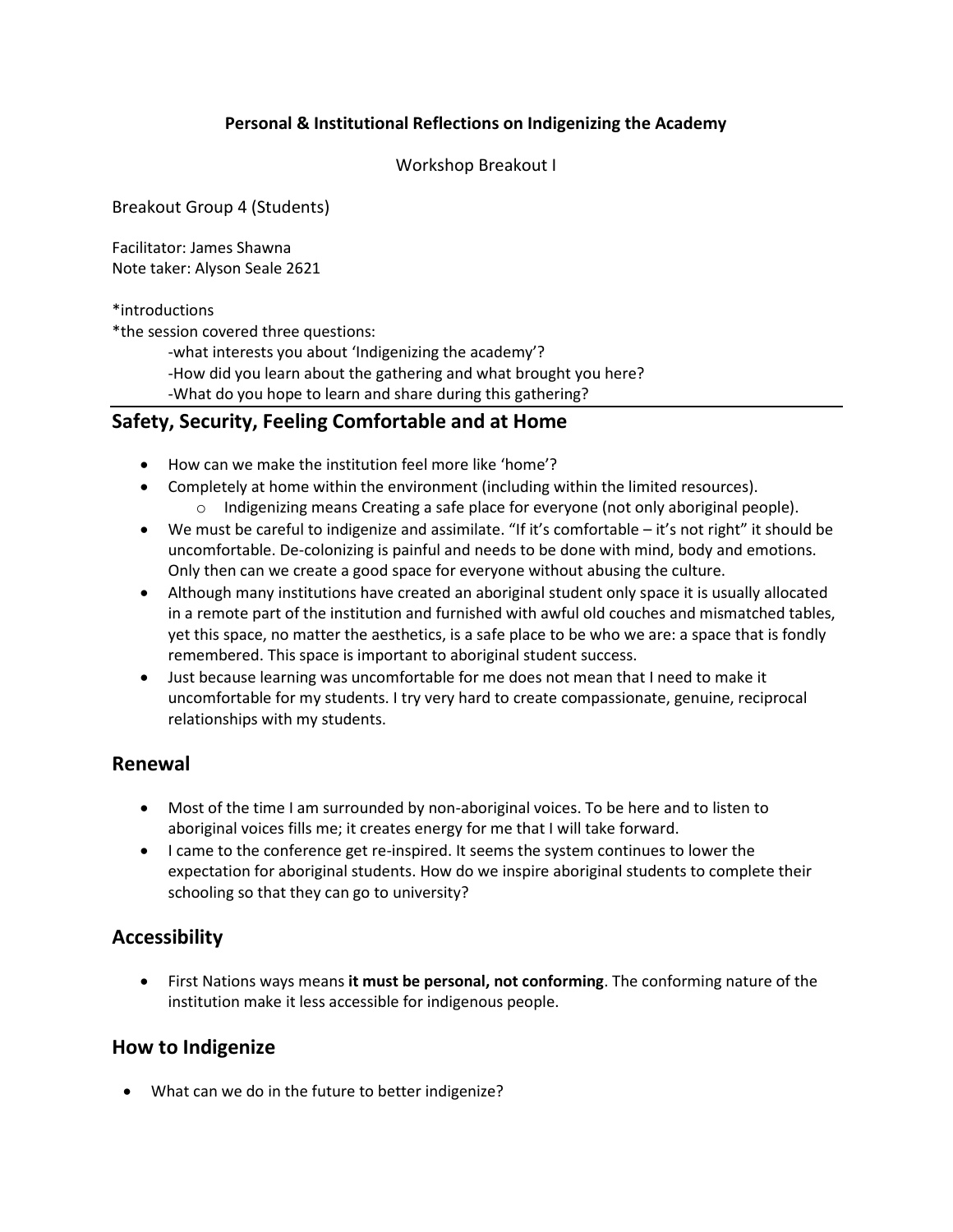- 'Networking' with other disciplines and knowledge bases i.e.: architecture, geography.
- Addressing misconceptions of what indigenizing means
- How to indigenize within a euro-centric environment For example, administration approved of a pow-wow on campus but only if they did it quietly.
- What is the best approach to indigenization, who will it impact and how do we include everyone?
- What are the key questions we need to be asking and how do we indigenize strategically
- We must be careful to indigenize and assimilate. "If it's comfortable it's not right" it should be uncomfortable. De-colonizing is painful and needs to be done with mind, body and emotions. Only then can we create a good space for everyone without abusing the culture.
- The process of indigenizing must include elders
- $\bullet$
- We must **de-colonize** before we indigenize. This has to happen on an individual level, a family and community level and at an institutional level.
- I would like to discuss self-determination, self-control, setting goals, and taking control of the process of indigenizing.
- How can I do a better job in not recreating the awful parts of the university?
- I'm here to help and to learn
- How can we share our truth?
- We need more professionals, doctors, lawyers etc. that understand the culture and the history. They will have a different world view that will help to indigenize.

## **Definition of Indigenization – what does it mean**

- How to indigenize within a euro-centric environment For example, administration approved of a pow-wow on campus but only if they did it quietly.
- Indigenizing means:
	- o **Bringing love, compassion and a connectedness** to everything including natural science etc.
	- o **Creating a safe place for everyone (not only aboriginal people).**
	- o **Creating interconnectedness** with all disciplines and body, **mind and spirit.**
	- o **First Nations ways means it must be personal, not conforming. The conforming nature of the institution** make it less accessible for indigenous people.
	- o Is **more than bringing culture to the academy?**
- We must be careful to indigenize and assimilate. "If it's comfortable it's not right" it should be uncomfortable. De-colonizing is painful and needs to be done with mind, body and emotions. Only then can we create a good space for everyone without abusing the culture.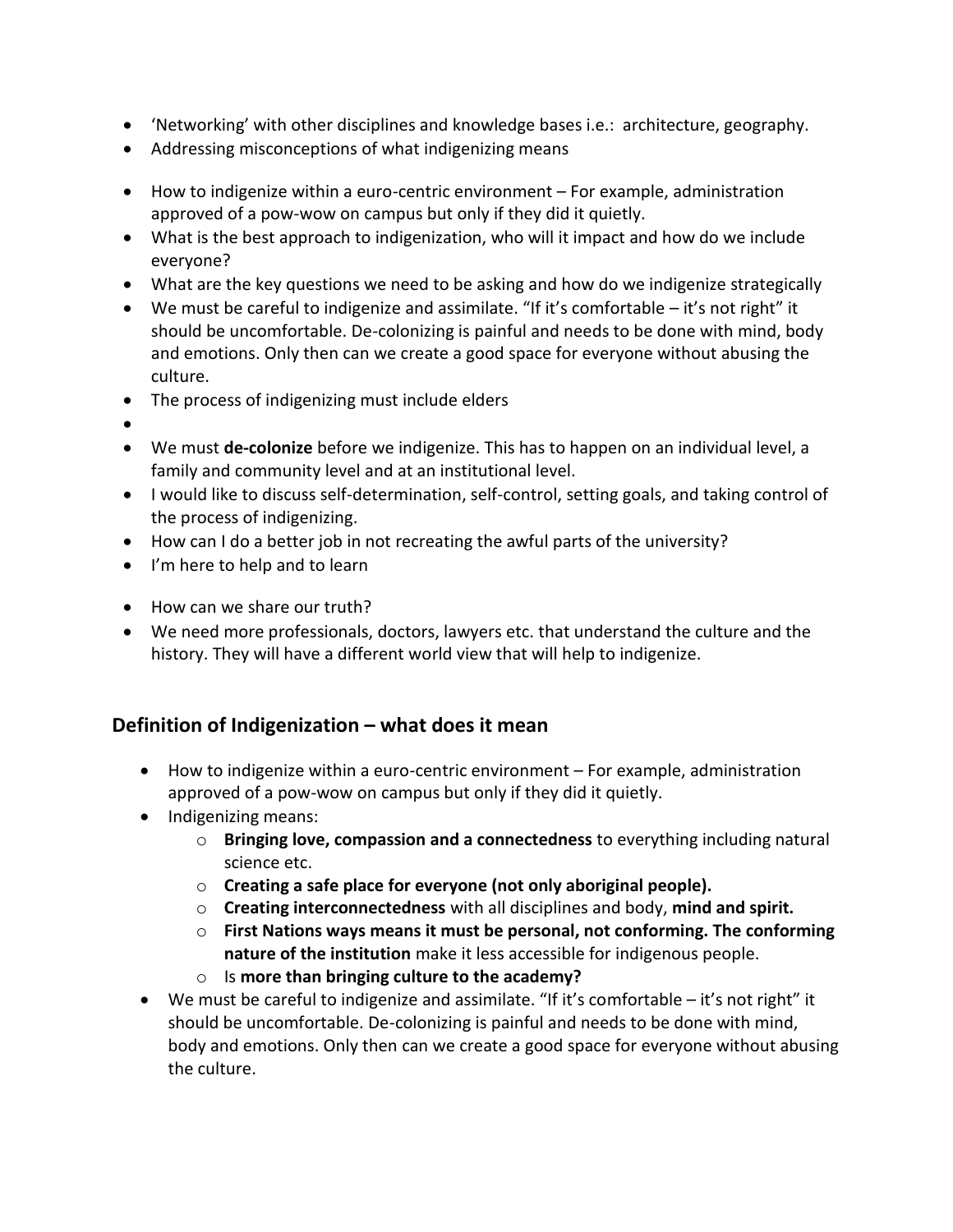- My experience is an institution "educating" about aboriginal people by taking tours through the aboriginal residence. We aren't a museum here for your viewing pleasure.
- Often we find ourselves as lone aboriginal students in a class where comments or misconceptions are shared and we are the only ones who can say something about it. Sometimes I have the energy to fight, sometimes I don't.
- I would like to discuss self-determination, self-control, setting goals, and taking control of the process of indigenizing.
- When looking at other systems that have attempted to indigenize such as the criminal justice system or the child protection system we see that once the process was in place it was actually worse off. We need to look at those systems and ensure we do things differently. We must be very careful as we move forward.
- How can we share our truth?

#### **Elders**

The process of indigenizing must include elders

#### **Inclusion**

- You have to pick your battles to make it through a system that talks about inclusiveness but is backed by infrastructure and policy that does not allow for inclusion. For example, the system that governs masters and PhD dissertation processes
- How to indigenize within a euro-centric environment For example, administration approved of a pow-wow on campus but only if they did it quietly.
- What is the best approach to indigenization, who will it impact and how do we include everyone?

## **Conformity/nonconformity**

- We want to make the institution fit the student not the student fit the institution.
- First Nations ways means it must be personal, not conforming. The conforming nature of the institution make it less accessible for indigenous people.
- My experience at a conference in the past is that as long as I looked like them and talked like them I was welcome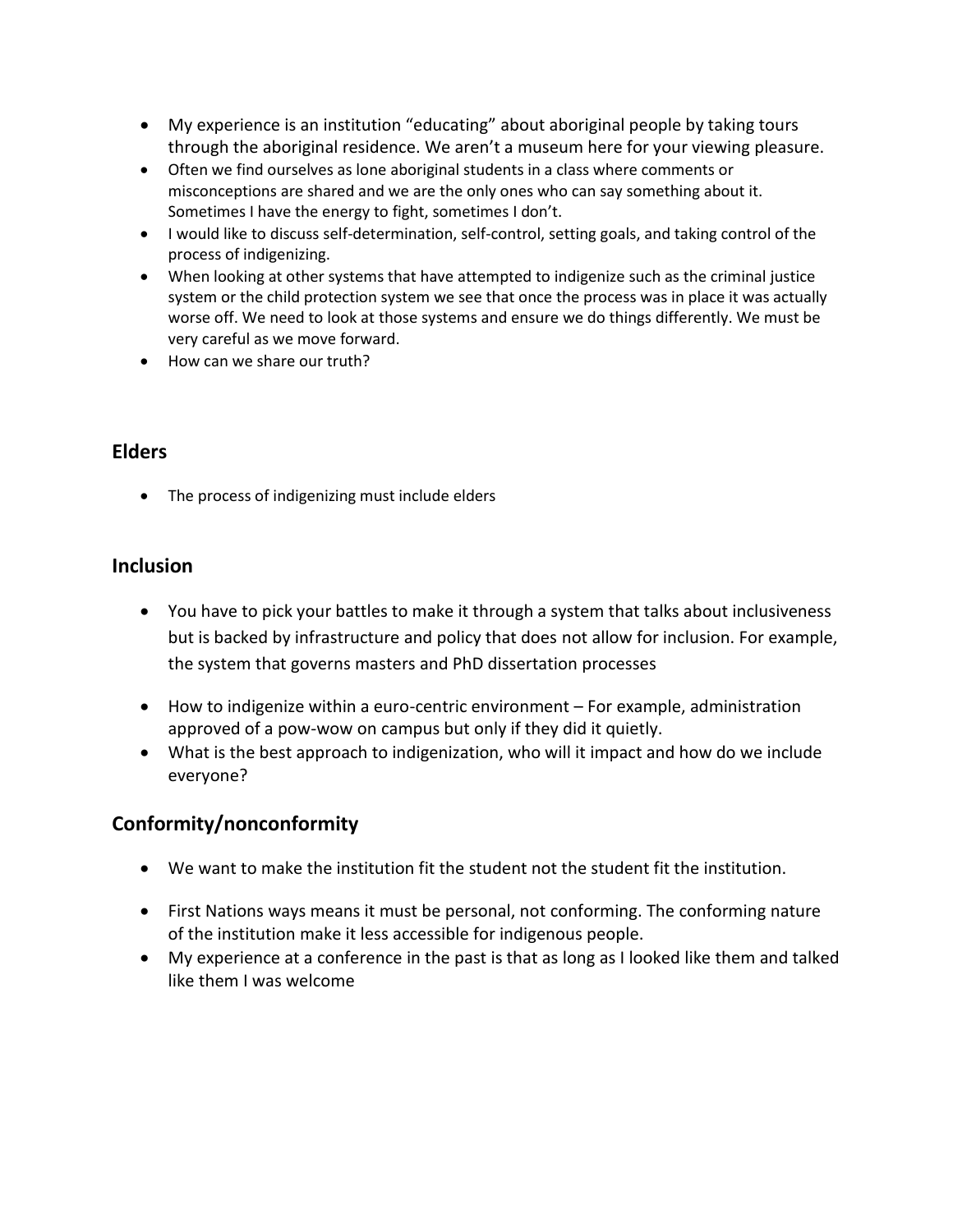#### **Eurocentrism**

 How to indigenize within a euro-centric environment – For example, administration approved of a pow-wow on campus but only if they did it quietly.

### **Strategies**

## **Student Retention/Recruitment**

 To share obstacles and solutions to how to **make systems less confusing for students**. This would **increase the retention rate of First** Nations students.

#### **Student Success**

- Although many institutions have created an aboriginal student only space it is usually allocated in a remote part of the institution and furnished with awful old couches and mismatched tables, yet this space, no matter the aesthetics, is a safe place to be who we are: a space that is fondly remembered. This space is important to aboriginal student success.
- The process of aboriginal education is improving but very slowly. Only recently, aboriginal people were limited to a grade 5 education. It is only this generation that sees aboriginal people at university. Unfortunately, there is only a 50% graduation rate for aboriginal students from the k-12 system. However, aboriginal students who complete their undergraduate degrees are considerably more likely to go onto higher degrees than the average population.
- Complete your schooling! By completing it you are making it easier for the aboriginal student following you.
- I came to the conference get re-inspired. It seems the system continues to lower the expectation for aboriginal students. How do we inspire aboriginal students to complete their schooling so that they can go to university?

## **Spirituality**

- Bringing love, compassion and a connectedness to everything including natural science etc.
- Creating interconnectedness with all disciplines and body, mind and spirit.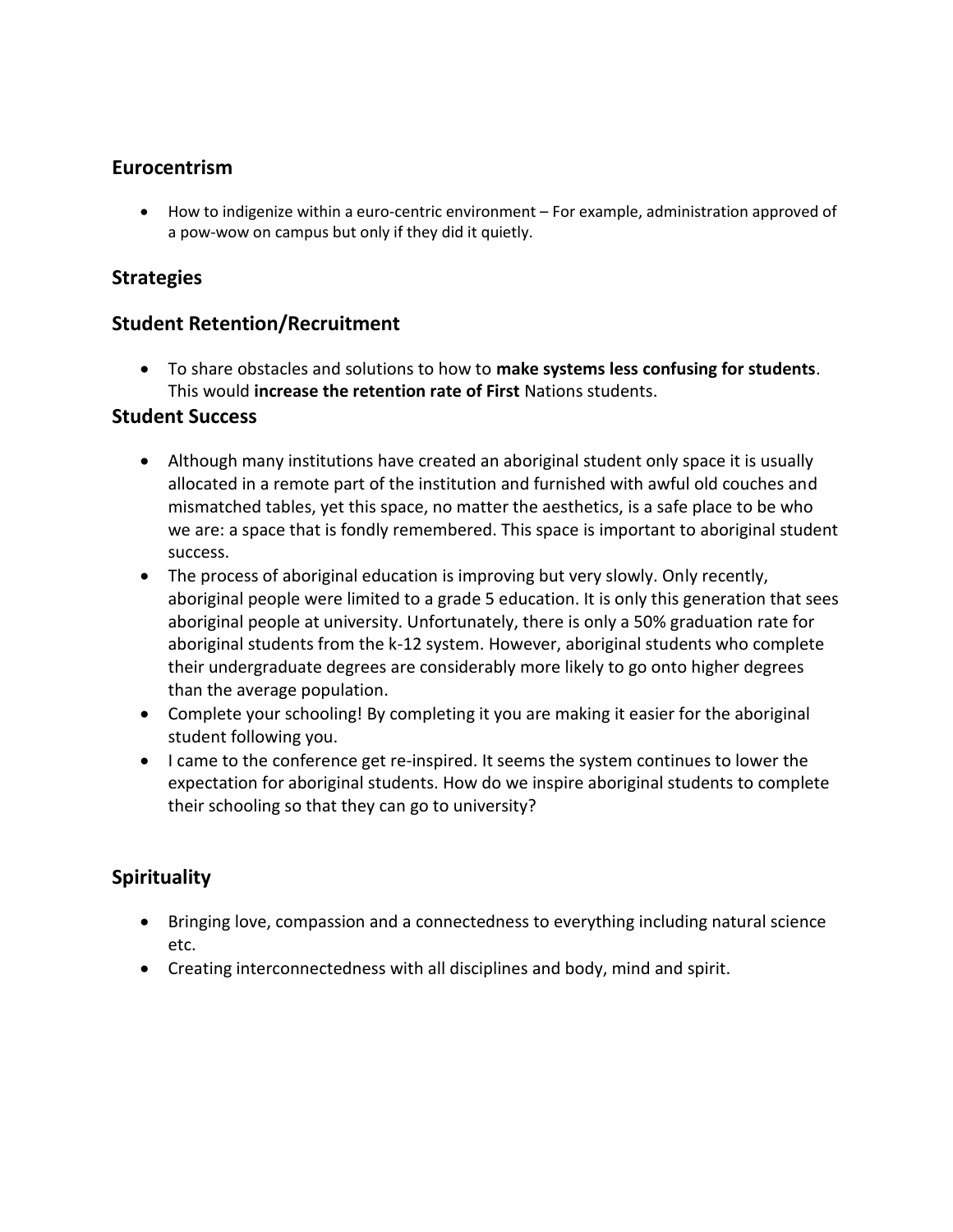## **Institutional Policies**

- We want to make the institution fit the student not the student fit the institution.
- To share obstacles and solutions to how to **make systems less confusing for students**. This would **increase the retention rate of First** Nations students.
- You have to pick your battles to make it through a system that talks about inclusiveness but is backed by infrastructure and policy that does not allow for inclusion. For example, the system that governs masters and PhD dissertation processes
- $\bullet$

## **Decolonization**

- We must be careful to indigenize and assimilate. "If it's comfortable it's not right" it should be uncomfortable. De-colonizing is painful and needs to be done with mind, body and emotions. Only then can we create a good space for everyone without abusing the culture.
- We must de-colonize before we indigenize. This has to happen on an individual level, a family and community level and at an institutional level.
- My experience is an institution "educating" about aboriginal people by taking tours through the aboriginal residence. We aren't a museum here for your viewing pleasure.
- $\bullet$

## **Elders**

#### **Racism**

- Blatant racists are easy to deal with; it's the uneducated people that refuse to take the time to learn that are more difficult. "You live on our territory – take the time."
- Often we find ourselves as lone aboriginal students in a class where comments or misconceptions are shared and we are the only ones who can say something about it. Sometimes I have the energy to fight, sometimes I don't.
- Canada is not innocent when it comes to racial discrimination and social injustice. We need to dismantle the structural discrimination that exists in the typical euro-centric post-secondary institution. IE: sitting in rows, exams etc. How do we do that?
- $\bullet$
- $\bullet$

## **Tokenism/Isolation**

 Often we find ourselves as lone aboriginal students in a class where comments or misconceptions are shared and we are the only ones who can say something about it. Sometimes I have the energy to fight, sometimes I don't.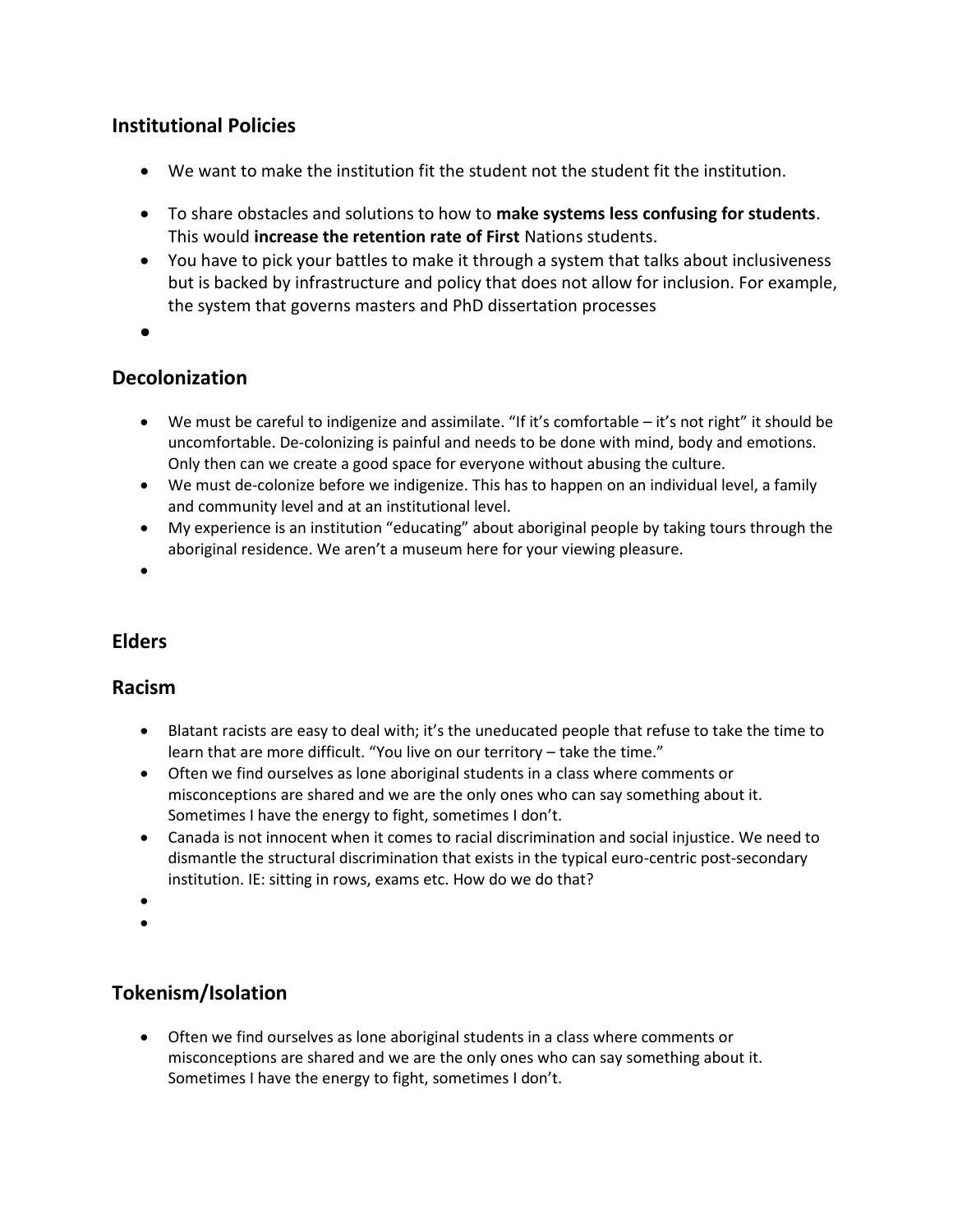- As an aboriginal student I am expected to answer everyone's questions about aboriginal history and culture. I am still learning. I may not be able to tell you. Learn with me. (or go read a book)
- Most of the time I am surrounded by non-aboriginal voices. To be here and to listen to aboriginal voices fills me; it creates energy for me that I will take forward.
- $\bullet$

# **Healing**

- Children think their problems are their own. Once they learn about aboriginal history they come to understand why they are struggling at a different level and are validated that it isn't just them. Learning about the history is part of their healing process.
- Most of the time I am surrounded by non-aboriginal voices. To be here and to listen to aboriginal voices fills me; it creates energy for me that I will take forward.
- $\bullet$

## **History**

- How do we include historical teachings in what we do at the academy
- The history that both aboriginal and non-aboriginal children learn about in the k-12 system is based on one Christian white man's biased opinion of what occurred.
- Oral tradition is more clear and richer
- Children think their problems are their own. Once they learn about aboriginal history they come to understand why they are struggling at a different level and are validated that it isn't just them. Learning about the history is part of their healing process.

## **Oral tradition**

Oral tradition is more clear and richer

## **Traditional knowledge**

#### **Student success**

#### **Vocabulary/meaning/semiotics**

• It is important that we be aware that the vocabulary we use has different meaning and different impact on different people.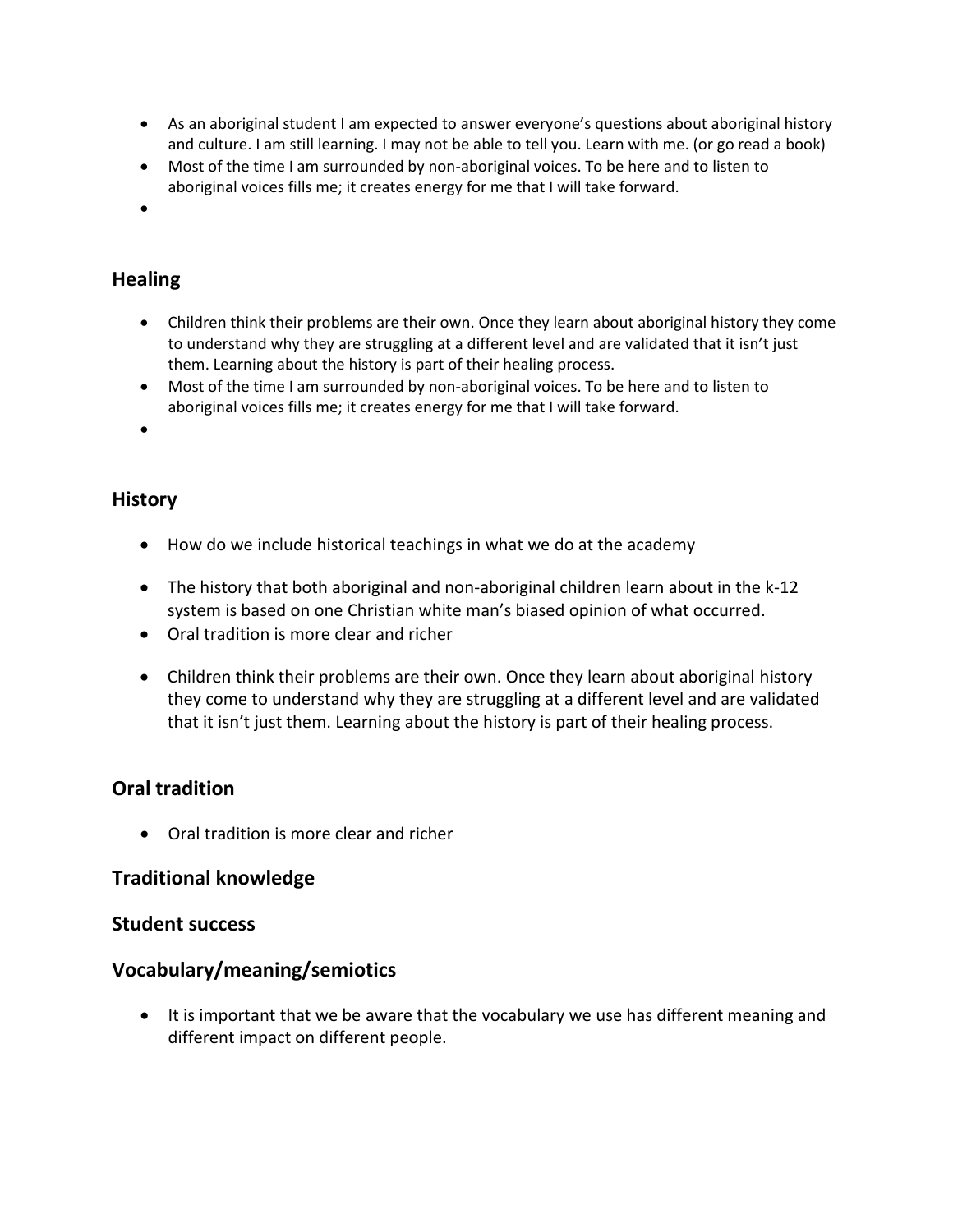# **Gatherings/Ceremonies/Traditions/Culture**

- There seems to be a trend to broader sharing of ceremonies and traditions amongst the nations. We are seeing more gatherings where it doesn't matter which nation you are from, you are encouraged to come together to celebrate with everyone.
- How to indigenize within a euro-centric environment For example, administration approved of a pow-wow on campus but only if they did it quietly.
- Indigenizing is more than bringing culture to the academy?
- We must be careful to indigenize and assimilate. "If it's comfortable it's not right" it should be uncomfortable. De-colonizing is painful and needs to be done with mind, body and emotions. Only then can we create a good space for everyone without abusing the culture.

# **Nations/Multinations**

 There seems to be a trend to broader sharing of ceremonies and traditions amongst the nations. We are seeing more gatherings where it doesn't matter which nation you are from, you are encouraged to come together to celebrate with everyone.

## **Indigenous teaching and learning styles**

- I want to learn about teaching techniques that are more suitable to indigenous people. I find myself teaching the way that I taught…and it still doesn't work well.
- Canada is not innocent when it comes to racial discrimination and social injustice. We need to dismantle the structural discrimination that exists in the typical euro-centric post-secondary institution. IE: sitting in rows, exams etc. How do we do that?
- I am here to network and bring back knowledge and teaching techniques to work with aboriginal youth

# **Budget/funding/financing**

- Completely at home within the environment (including within the limited resources).\
- Resources are limited so what do we want to accomplish with the resources we have
- It's frustrating that image and numbers are all that institutions are about.
- Interesting that the CCYA that is responsible for connecting aboriginal youth with initiatives such as drop in centers etc. 22 million dollar budget was cut while we have an existing 28 million dollar budget for historical re-enactment.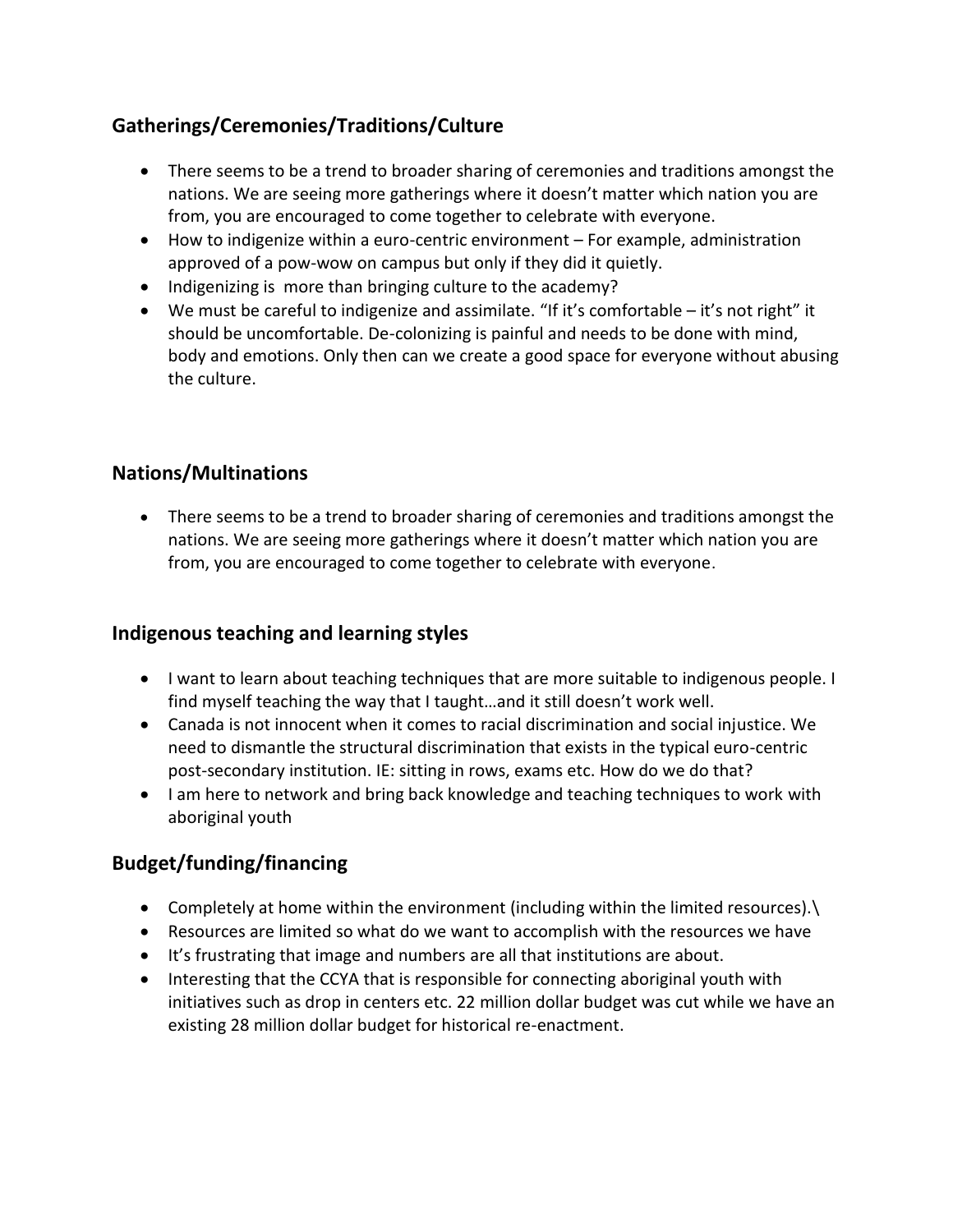# **Self-determination**

- We want to make the institution fit the student not the student fit the institution.
- I would like to discuss self-determination, self-control, setting goals, and taking control of the process of indigenizing.

### **Communities**

 How do we get communities more involved education and language preservation? There seems to be a disconnect between communities and educational institutions

## **Language Preservation**

## **Aboriginal Education**

- The process of aboriginal education is improving but very slowly. Only recently, aboriginal people were limited to a grade 5 education. It is only this generation that sees aboriginal people at university. Unfortunately, there is only a 50% graduation rate for aboriginal students from the k-12 system. However, aboriginal students who complete their undergraduate degrees are considerably more likely to go onto higher degrees than the average population.
- I am here to network and bring back knowledge and teaching techniques to work with aboriginal youth
- Just because learning was uncomfortable for me does not mean that I need to make it uncomfortable for my students. I try very hard to create compassionate, genuine, reciprocal relationships with my students.
- Complete your schooling! By completing it you are making it easier for the aboriginal student following you.
- I came to the conference get re-inspired. It seems the system continues to lower the expectation for aboriginal students. How do we inspire aboriginal students to complete their schooling so that they can go to university?

## **Academic Knowledge**

• I am here to be able to learn from the collective knowledge base so I can improve my practice as an academic

## **Voice/Silencing/communication**

 How to indigenize within a euro-centric environment – For example, administration approved of a pow-wow on campus but only if they did it quietly.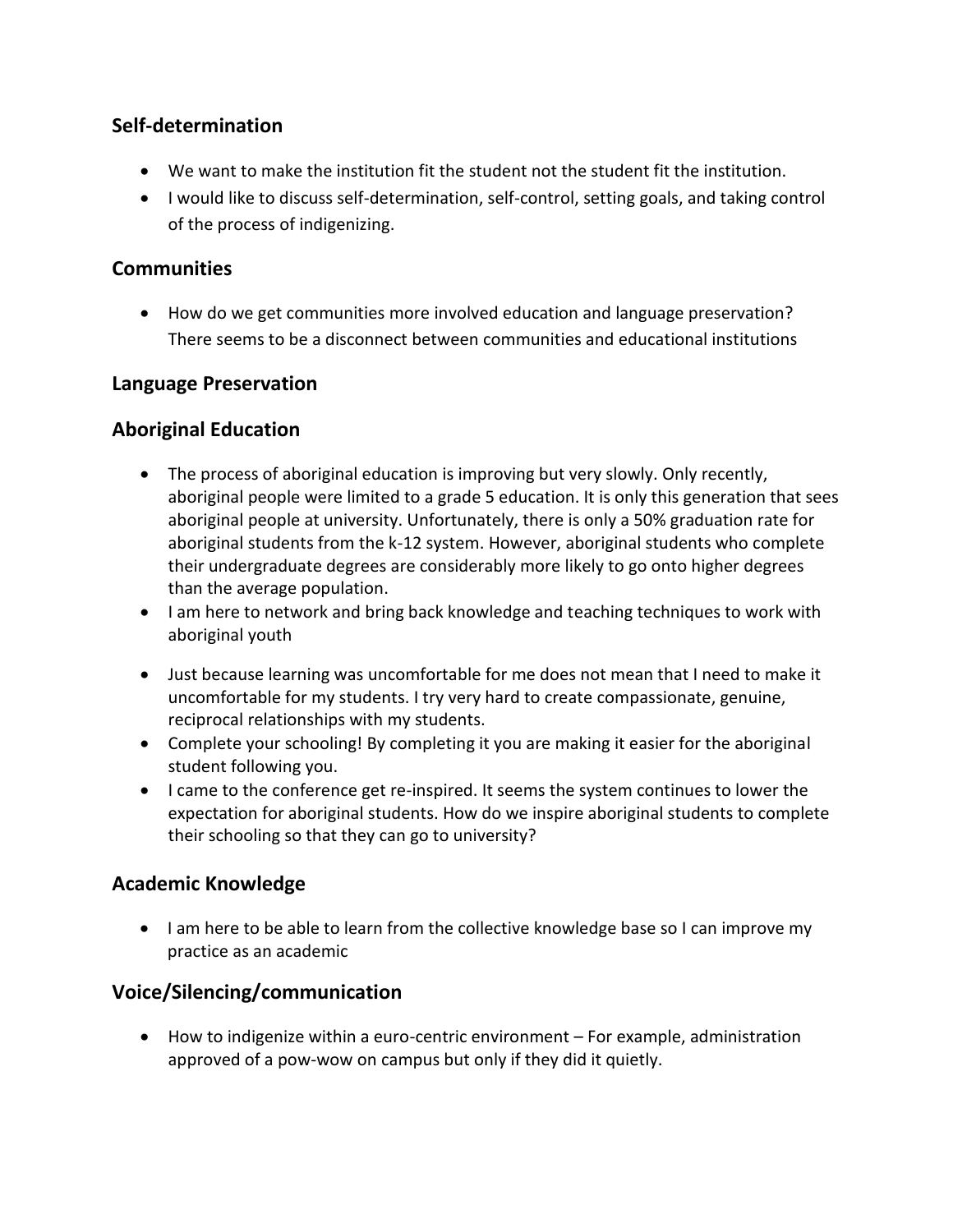- Often we find ourselves as lone aboriginal students in a class where comments or misconceptions are shared and we are the only ones who can say something about it. Sometimes I have the energy to fight, sometimes I don't.
- It is important that we are aware that the vocabulary we use has different meaning and different impact on different people.
- Most of the time I am surrounded by non-aboriginal voices. To be here and to listen to aboriginal voices fills me; it creates energy for me that I will take forward.
- How can we share our truth?

# **Aboriginal youth**

• I am here to network and bring back knowledge and teaching techniques to work with aboriginal youth

## **Criminal Justice system**

 When looking at other systems that have attempted to indigenize such as the criminal justice system or the child protection system we see that once the process was in place it was actually worse off. We need to look at those systems and ensure we do things differently. We must be very careful as we move forward.

#### **Child Protection System**

 When looking at other systems that have attempted to indigenize such as the criminal justice system or the child protection system we see that once the process was in place it was actually worse off. We need to look at those systems and ensure we do things differently. We must be very careful as we move forward.

#### **Teacher-Student Relationships**

 Just because learning was uncomfortable for me does not mean that I need to make it uncomfortable for my students. I try very hard to create compassionate, genuine, reciprocal relationships with my students.

#### **Aboriginal-non aboriginal relations/engagement**

 Often we find ourselves as lone aboriginal students in a class where comments or misconceptions are shared and we are the only ones who can say something about it. Sometimes I have the energy to fight, sometimes I don't.